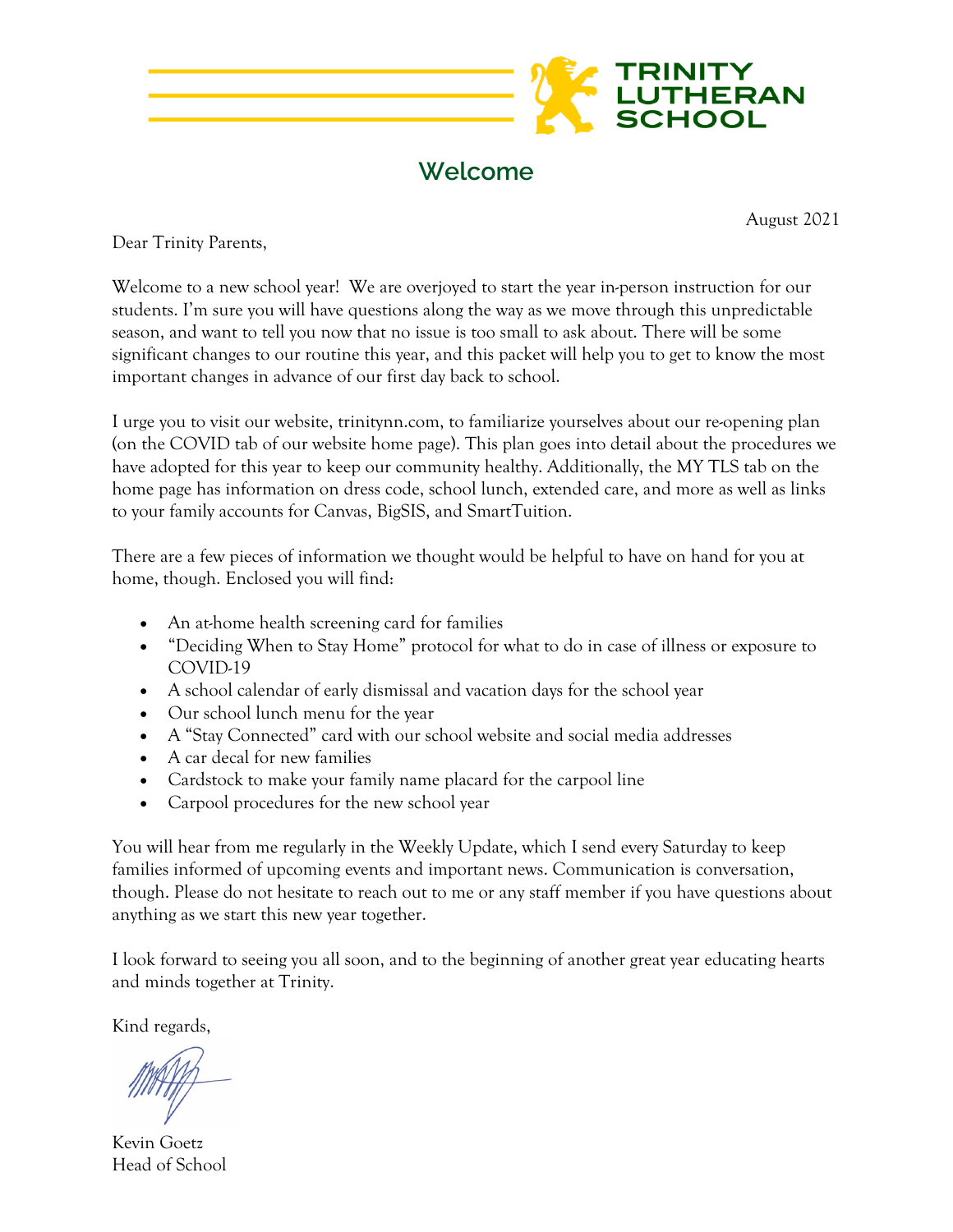

# **2021-2022 School Calendar**

#### **August**

Wednesday, August 25 - Friday, August 27 Professional Development, Teacher Workdays Monday, August 30 Back to School Meet and Greet MS Orientation 4 - 7 PM Tuesday, August 31 Professional Development, Teacher Workday

#### **September**

Wednesday, September 1 First Day of School, Friday, September 3rd Early Dismissal at NOON Monday, September 6 Labor Day, School Closed Wednesday, September 29 Values of the Month at Chapel

## **October**

Friday, October 8 Fall Parent/Teacher Conference Day Monday, October 11 Columbus Day, School Closed Wednesday, October 27 Values of the Month at Chapel Friday, October 29 End of First Marking Period

#### **November**

Thursday, November 11 Veterans Day, School Closed Wednesday, November 17 Values of the Month at Chapel Monday, November 22 Community Service Day Tuesday, November 23 Early Dismissal at NOON Wednesday, November 24 - Friday, November 26 Thanksgiving Holiday, School Closed

#### **December**

Thursday, December 16 *Lessons and Carols* (Grades 3-8) at 7 PM Friday, December 17 Early Dismissal at NOON Monday, December 20 - Friday, December 31 Christmas Holiday, School Closed

#### **January**

Monday January 3 Return to School Monday, January 10 - Friday, January 14

Middle School Exams Friday, January 14 Early Dismissal at NOON, End of Second Marking Period, End of First Semester Monday, January 17 Martin Luther King Day, School Closed Wednesday, January 26 Values of the Month at Chapel

## **February**

Thursday, February 17 Winter Parent/Teacher Conference Day Friday, February 18 Winter Holiday, School Closed Monday, February 21 Presidents' Day, School Closed Wednesday, February 23 Values of the Month at Chapel

## **March**

Friday, March 25 Early Dismissal at NOON, Professional Development End of Third Marking Period Wednesday, March 30 Values of the Month at Chapel

## **April**

Wednesday, April 12 Stations of the Cross at Chapel Friday, April 15 Good Friday, School Closed Monday, April 18 - Friday, April 22 Spring Break, School Closed Wednesday, April 27 Values of the Month at Chapel

#### **May**

Monday, May 2 - Friday, May 6 Standardized Testing/Teacher Appreciation Week Wednesday, May 20 Values of the Month at Chapel Monday, May 30 Memorial Day, School Closed

#### **June**

Wednesday, June 1 Field Day Thursday, June 2 Academic Awards Ceremony 8th Grade Graduation at 7 PM Friday, June 3 Last Day of School, Early Dismissal at NOON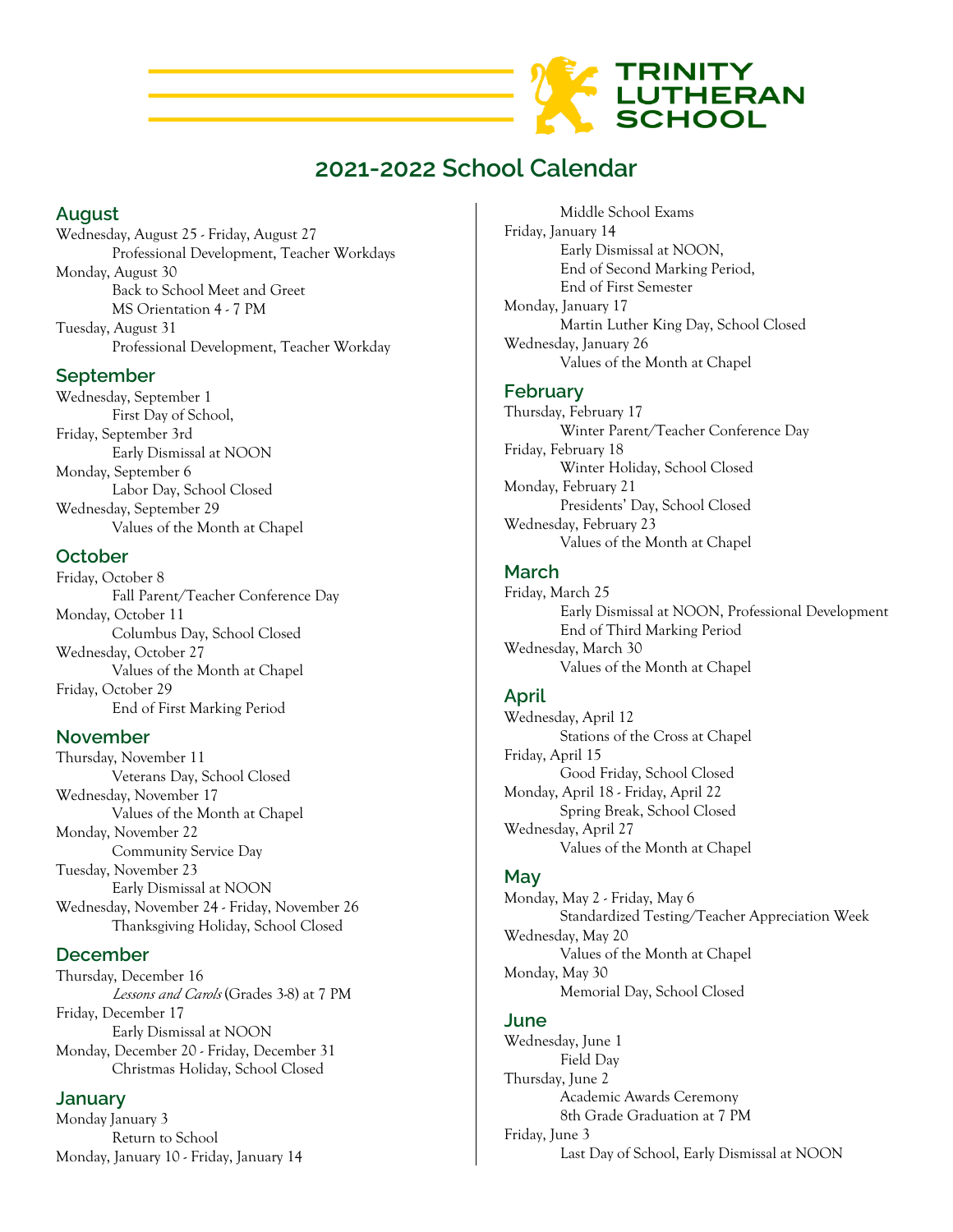

# **COVID Action Plan**

# *Screen at home before going to school!*

Have you experienced any of the following symptoms in the past 24 hours?

- o Fever (100.4 F or higher) or chills
- o Cough, sore throat, or congestion
- o Shortness of breath or difficulty breathing
- o Fatigue
- o Muscle or body aches
- o Headache
- o New loss of taste or smell
- o Nausea, vomiting, or diarrhea

If you can answer *yes* to any of the above, please stay home and call your doctor.